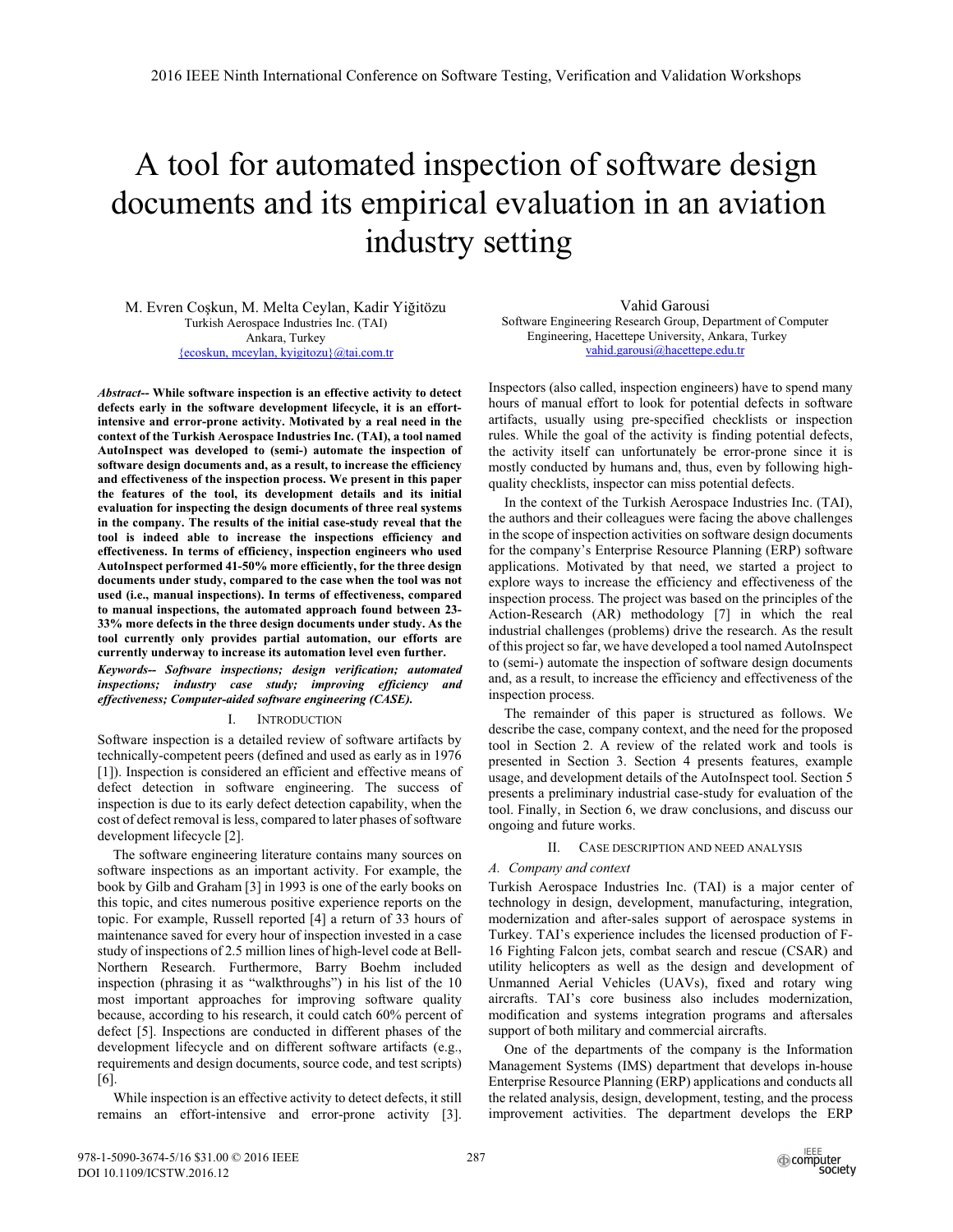applications using the industry's best practices, and these applications support all business functions of the company. The IMS department is responsible to develop and maintain applications for 12 main process areas of the company: (1) information and knowledge management, (2) finance management, (3) human resources management, (4) product development, (5) production planning, (6) manufacturing execution, (7) quality management, (8) facility asset management, (9) purchasing and subcontract management, (10) sales & transportation management, (11) logistics management and (12) portfolio management.

When developing software systems, as per the development process followed in the company, software design documents are developed as a result of the analysis and design phases during the software development lifecycle. Design documents are prepared by the engineers in the 'Business Process' group of the IMS department in accordance with the department's pre-designed software design document template and guidelines. The documents mainly include the following artifacts: business flow diagrams, graphical user interfaces design, functional/nonfunctional requirements, special hardware requirements, constraints, database design, integration with other systems, and information/error messages. Figure 1 shows an example page from an actual design document which undergo inspections.



FIGURE 1-AN EXAMPLE PAGE FROM AN ACTUAL DESIGN DOCUMENT WHICH UNDERGO INSPECTIONS

# *B. Inspection of software design documents: the traditional manual approach*

After software design documents are developed, again as per the company's development process, the Software Verification and Validation group of the IMS department is tasked to manually inspect the design documents according to a specific design inspection (verification) checklist, as shown in Table 1. Besides the checklist, for the purpose of manual inspections, software engineers also use the software design document template, the database design guide, the requirements management instruction and the department's software verification and validation instructions. As the result of the inspection, non-compliances are recorded in the department's Application Lifecycle Management (ALM) tool, i.e., Microsoft Team Foundation Server (TFS), and they are later assigned to the developer of the document to be fixed. The inspection process is continued until all issues are resolved and software development cycle continues afterwards, i.e., the implementation phase.

The 20 rules of the inspection checklist, shown in Table 1, are divided into two groups: structure and contents. The first two inspection rules are about document structure. For each rule, we also show in Table 1 the level of automation that we have achieved so far by the AutoInspect tool, to be presented in the rest of this paper. Also, for each rule, the severity of possible incompatibilities that the inspector can choose form is shown, e.g., for rule #1, the possible values are {low, medium, high} while for rule #2, it can only be 'High', if any.

As we discuss in Section 4, to automate some of the rules in the manual checklist in Table 1, we had to break them down into sub-rules when implementing our tool (AutoInspect). Thus, the column named '# of sub-rules in AutoInspect' in Table 1 shows that information, and the issue will be discussed in detail in Section 4.2.

Also, another important aspect in Table 1 is the level of automation by the AutoInspect tool which can be either: {No, Partial, Full}. According to a survey paper [8] on inspections, there are four main areas of inspections which have been the target for tool support (automation): document handling, individual preparation, meeting support and metrics collection. For the rules in Table 1 which have 'partial' levels of automation, the tool provides the following features: (1) document handling: by automatically browsing the design document and showing the exact location to be inspected to the inspection engineer, (2) metrics collection: by automatically collecting the number of defects and placing them in an output report, and (3) coordination of and offering a collaborative inspection approach in which the tool and inspection engineer work together to conduct the inspection activities. These activities will be discussed later in the paper.

# *C. Inefficiency of manual inspection and need for automated inspection*

As discussed above, similar to many other companies [2], manual inspection process has been carried out in the group for several years now in which inspection engineers were verifying the documents manually with respect to the design checklist. However, similar to every manual task and process, manual inspections were error-prone, ineffective, and inefficient in several ways: (1) as per the time logs, manual inspection of the 109-page design document for a system called EFAB (acronym in Turkish for: "*Elektronik Fabrika Sistemi*", meaning: Electronic Factory System) took about 29 man-hours; (2) since there are various checklists to be controlled, inspectors could easily miss some of the rules and, thus, defects would stay in the documents; (3) the inspection process was not streamlined and were somewhat ad-hoc; (4) the process was lacking the adequate traceability, visibility and reliability, e.g., non-compliance items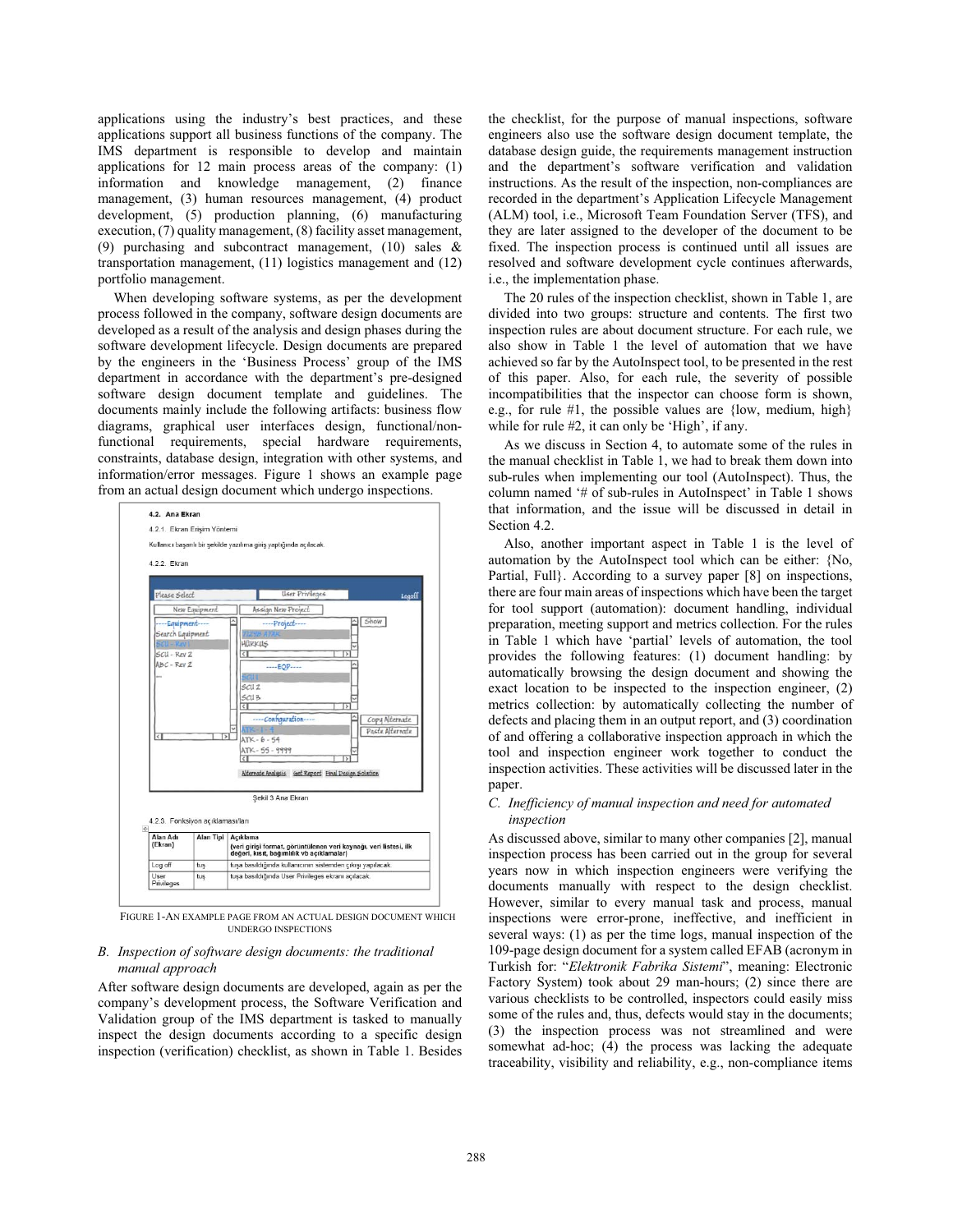did not have enough explanations to locate the exact location of the issues in document.

natural language software requirements. The tool is based on a special quality model which aims at providing a quantitative,

|                         | Inspection rules (criteria)                                                                                                                                    |        |                  | Severity of possible |             | Level of automation | # of sub-rules in<br>AutoInspect |
|-------------------------|----------------------------------------------------------------------------------------------------------------------------------------------------------------|--------|------------------|----------------------|-------------|---------------------|----------------------------------|
| Group                   |                                                                                                                                                                |        |                  | incompatibilities    | Critical    | by the AutoInspect  |                                  |
| Structure<br>compliance | 1. Is the document format compatible with the software<br>design document template? (itself has a set of rules,                                                |        | Medium<br>$\chi$ | High<br>$\chi$       |             | tool<br>Full        | 20                               |
|                         | examples in Section 4.2)<br>2. Are the versions of the design document in the TFS<br>server same as the one on the SharePoint server?                          |        |                  | $\chi$               |             | N <sub>0</sub>      | $\mathbf{0}$                     |
|                         | 3. Are the functional requirements defined?                                                                                                                    |        |                  |                      | $\chi$      | Partial             | $\mathbf{1}$                     |
|                         | 4. Are the user interfaces and their features defined?                                                                                                         | X      | $\chi$           | $\chi$               | X           | Partial             | 3                                |
|                         | 5. Is the user interface flow clear and stated properly?                                                                                                       | $\chi$ | $\chi$           | $\chi$               | $\chi$      | Partial             | $\overline{4}$                   |
|                         | 6. Are decision states, elections / queries and calculations<br>clearly defined?                                                                               | X      | $\chi$           | $\chi$               | $\chi$      | Partial             | 2                                |
|                         | 7. Are all requirements classified and enumerated?                                                                                                             |        | $\chi$           |                      |             | Partial             | $\mathbf{1}$                     |
|                         | 8. Is the database design compatible with the database<br>guide?                                                                                               |        | $\chi$           | X                    | $\chi$      | Partial             | 24                               |
|                         | 9. Are all user groups and their behaviors clearly defined?                                                                                                    |        |                  | $\chi$               | $\chi$      | Partial             | $\overline{2}$                   |
|                         | 10. Are all information security requirements clearly<br>defined?                                                                                              |        |                  |                      | $\chi$      | Partial             | 2                                |
|                         | 11. Are all hardware requirements clearly defined?                                                                                                             |        | $\chi$           | $\chi$               | $\mathsf X$ | Partial             | 1                                |
| Contents<br>compliance  | 12. Are all information/error messages, and in which case<br>they are shown, defined?                                                                          |        | $\chi$           | $\chi$               |             | Partial             | 3                                |
|                         | 13. Is there any requirement which is out of the scope?<br>(Except those written as a note)                                                                    |        | $\chi$           | $\chi$               |             | Partial             | $\mathbf{1}$                     |
|                         | 14. Is the integration with other systems defined?                                                                                                             |        |                  | $\chi$               | $\chi$      | Partial             | $\mathbf{1}$                     |
|                         | 15. Are there any conflicting or inconsistent requirements?                                                                                                    |        | X                | X                    | X           | Partial             | 3                                |
|                         | 16. Do error messages clearly indicate what action the user<br>needs to take to correct the error?                                                             | X      | $\chi$           | $\chi$               |             | Partial             | 2                                |
|                         | 17. Are assumptions and limitations stated?                                                                                                                    | X      | $\chi$           | X                    | $\chi$      | Partial             | 1                                |
|                         | 18. Are the requirements clearly understood?                                                                                                                   | X      | $\chi$           | $\chi$               | $\chi$      | Partial             | $\mathbf{1}$                     |
|                         | 19. Can the requirements be tested? (Dependent on the<br>test/hardware tools, the test methods, the test resources, the<br>scalability and the observability.) | X      | $\chi$           | X                    |             | Partial             | 1                                |
|                         | 20. Are the requirements traceability satisfied via TFS?                                                                                                       |        |                  | $\chi$               |             | N <sub>0</sub>      | $\Omega$                         |

TABLE 1- MANUAL CHECKLIST (SET OF INSPECTION RULES) USED FOR MANUAL INSPECTION OF DESIGN DOCUMENTS

By considering the above deficiencies of the manual inspection process and upon the review of the current inspection process by the team members and managers, the team decided to switch to an automatic inspection process. For this, we had to find, adopt, customize or develop (from scratch) an automatic inspection tool. Based on the AR methodology [7], the first task after identifying the need was to review the related work and tools. The review of the state-of-the-art and -practice would actually serve two purposes: (1) to see if we could find an existing commercial or open-source inspection tool which we could customize/adopt to our need; and (2) to become familiar with the type of automated inspection approaches/methods proposed by other researchers and practitioners.

# III. RELATED WORK AND TOOLS

When searching for "automated software inspection" in academic search engines, e.g., Google Scholar and Scopus, one would find a large number of papers, most of which are related to inspection of code (e.g., static code analysis tools) [9]. To stay relevant on our study scope, we only narrowed our literature search and review to studies on and tools used for inspection of technical documents, e.g., design and requirements documents. The other relevant set of keywords that we searched for was "software design verification". Among the studies that we found are [10-14].

The paper [10] presented a tool called QuARS (Quality Analyzer of Requirements Specification) for the analysis of

corrective and repeatable evaluation of software requirement documents.

The paper [11] presented an early lifecycle tool for assessing requirements in natural language developed by NASA's Goddard Space Flight Center's (GSFC). The tool searches the document for terms identified as 'weak' phrases. The reports produced by the tool are used to identify specification statements and structural areas of the requirements specification document that need to be improved. The metrics can be used by project managers to recognize and preclude potential areas of risk. Similarly, [12] presented a tool named *Text2Test* for automated inspection of natural-language use cases. The experience paper [13] reported the in-process inspections of design and development work products at AT&T. Brykczynski reported in 1999 paper [14] a survey of software inspection checklists.

Software documentation quality is also another active related field to our work, e.g., works such as [15-18]. The work in [17] presents a quality monitoring method for the automated quality assessment of software documentation using a document quality analysis framework and a set of quality rules which represent best practices for software documentation. To shows the value of software documentation quality, [18] conducted a survey software professional and the survey shows that the most important quality attributes with regard to documentation quality are accuracy, clarity, consistency, readability, structuredness, and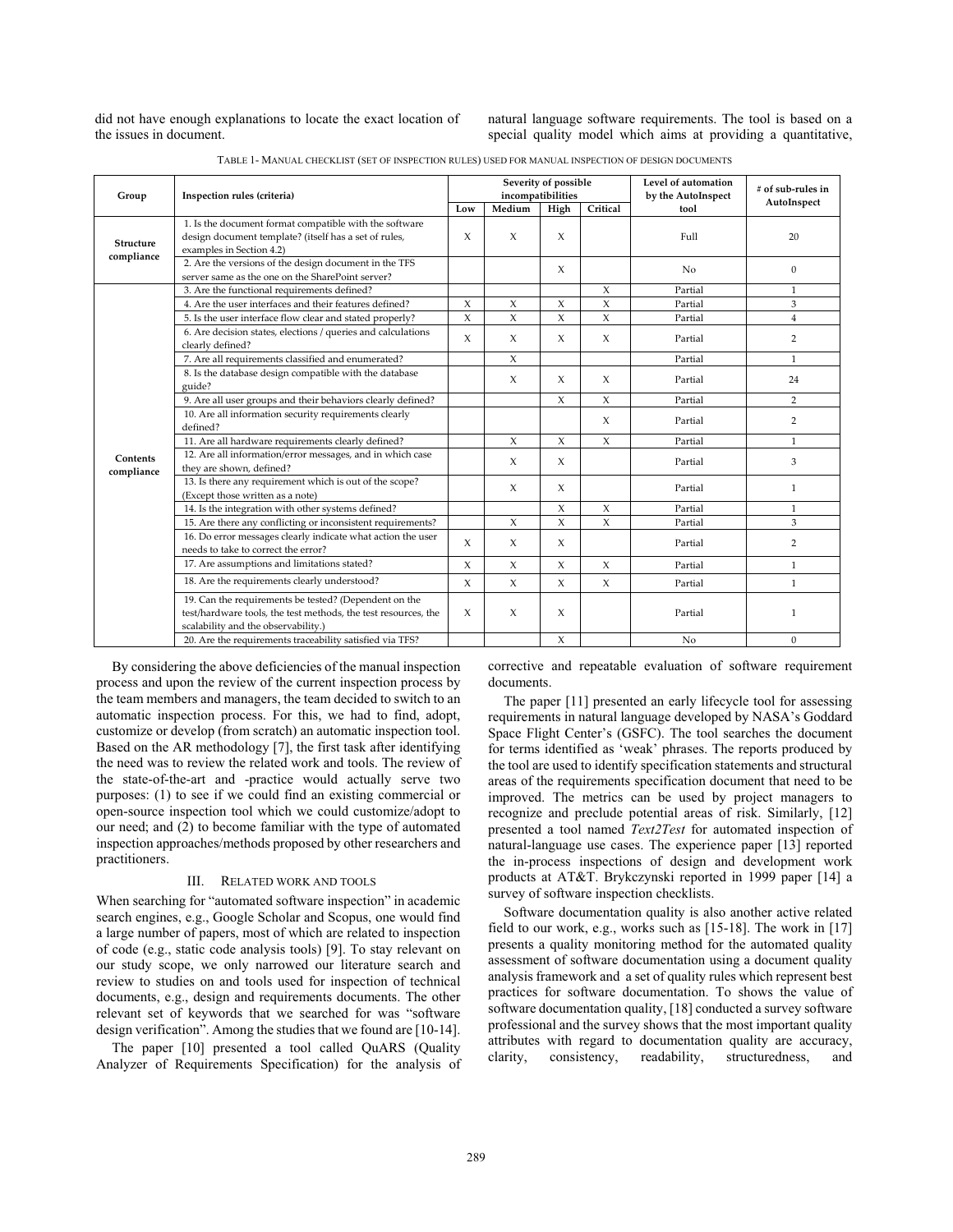understandability. Many respondents mentioned a general lack of tool support for quality assessment of software documentation.

After reviewing the related work and tools, we really did not find any available tool suitable for our needs. Thus we decided to develop our own inspection tool.

#### IV. AUTO INSPECT: FEATURES AND DEVELOPMENT DETAILS

After deciding to develop our own inspection tool, several engineers in the team were tasked to design and develop the tool. The goal was to develop a reliable, efficient, flexible, extendible and user-friendly tool. We discuss next the features, example usage, and implementation details of the tool.

# *A. Features and example usage*

AutoInspect is a tool for semi-automated inspection of design documents. The activity diagram in Figure 4 shows the usage process and input/outputs of the tool. A software design document

is given by the engineer as the input. Similar to other inspection tools, e.g., [10-13], our tool does not fully automate inspections, but only partially automates it. As a 'collaborative' inspection tool, the engineer 'interacts' with the tool and the tool facilitates and increases the inspection efficiency in the tasks that our experience has shown to be tedious and effort intensive, e.g., browsing through a long design Word document and checking formats, etc. The other important input is the set of design inspection rules, examples of which were provided in Table 1. As outputs, a list of defects found during inspection, and a design verification report (in PDF format) are created. We discuss the details with examples in the following.

As discussed in Section 2, the inspection rules are divided into two groups: structure and contents of the documents. Accordingly, the tool's usage follows the same notion. Figure 2 shows a screenshot of the tool's main windows also the results of a given document's structure inspection. The two button's "Inspect Structure" and "Inspect Contents" conduct the two main use cases. It is imperative to execute the structure inspection first and then the content inspection. To ensure flexibility and extensibility of the tool, the inspection rules are stored out of the tool's core code-base and can be revised/extended as needed (to be discussed in the next sub-section).

During the structure inspection, the rules are checked automatically such as the required contents of design documents, version information, contents of GUI elements, tables and figures, and database design diagrams. Summary of result, as shown in Figure 2, is shown to the user after the structure inspection is completed. In this example, AutoInspect has been applied to a design document for a system named EYTS. After the structure inspection, in this case, the tool was able to find two non-compliances (defects) in this case. Further explanations of the non-compliances can be seen by pressing the red icons, an example of which is also shown in Figure 2. In this case, the document

under inspection is missing the version information and text inside the introduction section.



FIGURE 4-ACTIVITY DIAGRAM SHOWING THE USAGE PROCESS AND INPUT/OUTPUTS OF THE TOOL

The tree structure of the checklist shown in Figure 2 is based on the design document template that company has created a few



FIGURE 2-A SCREENSHOT OF THE TOOL SHOWING THE RESULTS OF A DOCUMENT'S STRUCTURE **INSPECTION** 

| <b>AutoInspect</b>                                                                     |                  |         |                                                                   |
|----------------------------------------------------------------------------------------|------------------|---------|-------------------------------------------------------------------|
|                                                                                        |                  |         |                                                                   |
| Login Screen Content Rule List (Functional Requirements)                               |                  |         |                                                                   |
| Are the graphical user interfaces defined?                                             |                  | ۰       |                                                                   |
| Are all screen object names meaningful?                                                |                  | ٠       |                                                                   |
| Are all properties of screen objects defined?                                          |                  | ۰       |                                                                   |
| Are the attach file process clearly defined? (If available)                            |                  | ۰       |                                                                   |
| Are the screen flow clearly defined?                                                   |                  | ۰       |                                                                   |
| Are the attach file flow clearly defined? (If available)                               | Critical         |         | The process of selecting and analyzing the file is not intuitive. |
| Are the allowed file extensions defined during the attach file process? (If available) | Critical<br>High |         |                                                                   |
| Are the information messages defined during the attach file process? (If available)    | Medium           |         |                                                                   |
| Are the SMS/e-Mail scenarios clearly defined? (If available)                           | Low              |         |                                                                   |
| Are the content of SMS/e-Mail clearly defined? (If available)                          |                  | ۰       |                                                                   |
| Are the query process cleary defined? (If available)                                   |                  | ۰       |                                                                   |
| Are the operations clearly defined after the query process? (If available)             |                  | ٠       |                                                                   |
| Are the computation functions clearly defined? (If available)                          |                  | ٠       |                                                                   |
| Are the decision states cleary defined?                                                |                  | ۰       |                                                                   |
| Are the requirements classified and enumerated?                                        |                  | $\cdot$ |                                                                   |
| Are the security requirements defined?                                                 |                  | ۰       |                                                                   |
| Are all information/error messages, and in which case they are shown, defined?         |                  | ۰       |                                                                   |
| Is there any requirement which is out of the scope? (Except those written as a note)   |                  | ۰       |                                                                   |
| Are there any conflicting or inconsistent requirements?                                |                  | ۰       |                                                                   |

FIGURE 3- A SCREENSHOT OF THE TOOL SHOWING THE INTERACTION WITH THE ENGINEER TO CONDUCT SEMI-AUTOMATED INSPECTION OF DOCUMENT CONTENTS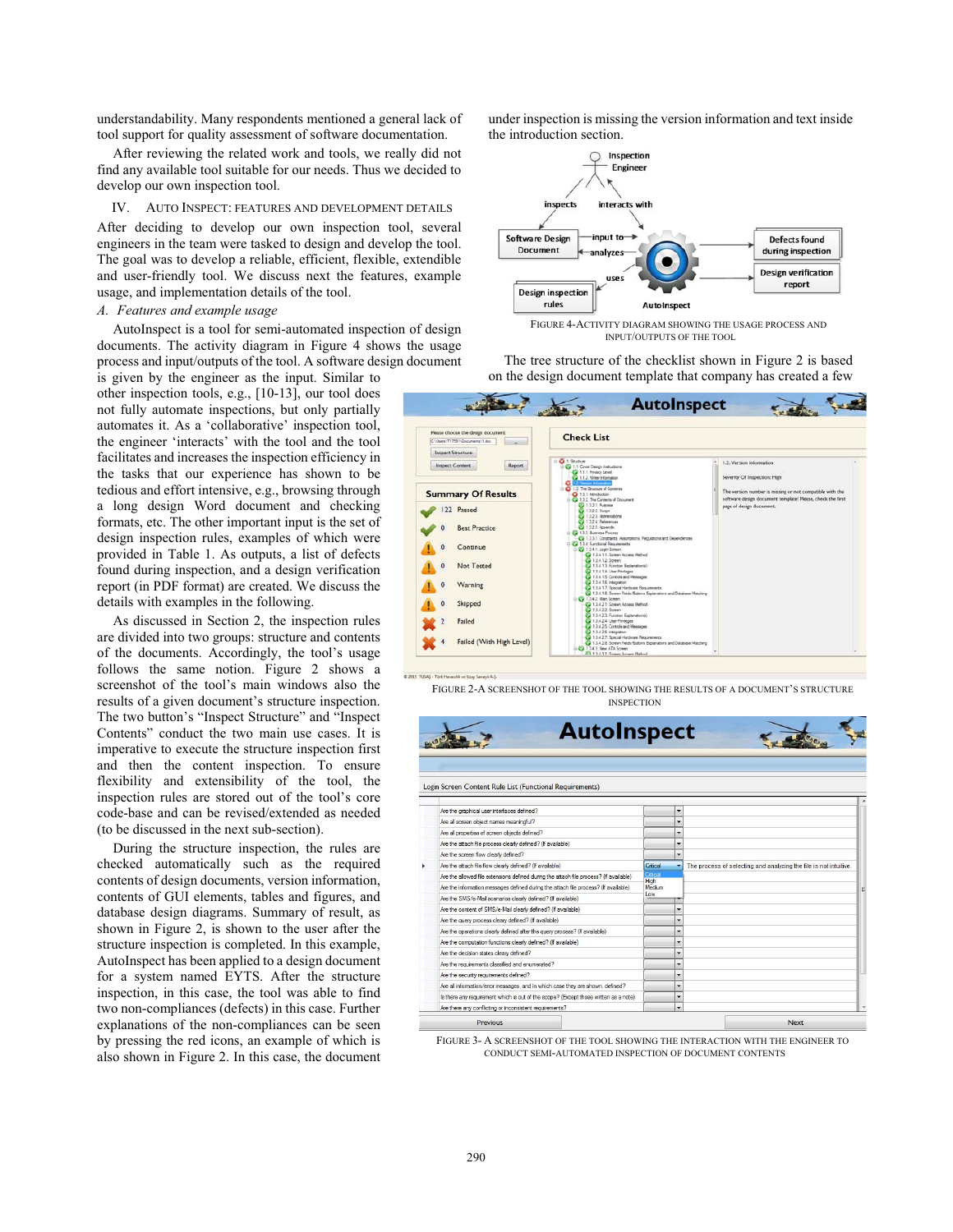years ago and shall be used in all projects. After the initial parts, the major structure of a given document is about 'functional requirements' which shall be specified for each GUI screen for the system under design.

Once structure inspection is completed, the engineer will follow the process with content inspection using the tool. As discussed in Section 2.2 and shown in Table 1, content inspection has not been fully automated yet since expert human knowledge is still necessary for all the tasks in this category which can hardly be automated (that will require AI and other advanced machine learning techniques which we plan to pursue in future). Figure 3 shows a screenshot of the tool interacting with the engineer to conduct semi-automated inspection of document contents, in this case the functional requirements of a 'Login' screen. The content inspection phase is based on a relatively large set of inspection rules, examples of which are shown in Figure 3, e.g., (1) Are all object names meaningful?, and (2) Are the screen flows clearly defined?

| TABLE 2- THE LIST OF INSPECTION SUB-RULES FOR MANUAL INSPECTION |
|-----------------------------------------------------------------|
| RULES WHICH HAD TO BE BROKEN DOWN INTO SUB-RULES IN AUTOINSPECT |

|           | $#*$     | <b>Inspection rules</b>                                                                                                            |
|-----------|----------|------------------------------------------------------------------------------------------------------------------------------------|
| Structure | 1        | 1- Is the version information written?                                                                                             |
|           |          | 2- Are the list of tables and the tables in the list defined?                                                                      |
|           |          |                                                                                                                                    |
|           |          | 20- Is the database design described?<br>1- Are the graphical user interfaces defined?                                             |
|           | 4        | 2- Are all screen object names meaningful?                                                                                         |
|           |          |                                                                                                                                    |
|           |          | 3- Are all properties of screen objects defined?                                                                                   |
|           | 5        | 1- Is the attach file process clearly defined? (If available)                                                                      |
|           |          | 2- Is the screen flow clearly defined?                                                                                             |
|           |          | 3- Are the SMS/e-Mail scenarios clearly defined? (If available)                                                                    |
|           |          | 4- Is the query process clearly defined? (If available)                                                                            |
|           | 6        | 1- Are the computation functions clearly defined? (If available)                                                                   |
|           |          | 2- Are the decision states clearly defined?                                                                                        |
|           |          | 1- Are the primary keys defined for all database tables?                                                                           |
|           |          | 2- Is the datatype of all table columns defined?                                                                                   |
|           |          |                                                                                                                                    |
|           | 8        | 22- Are the privileges defined for database tables?                                                                                |
|           |          | 23 - Is the GUI object compatible with DDL?                                                                                        |
|           |          | 24- Is there any GUI object connected with the database column                                                                     |
|           |          | which is not defined in DDL?                                                                                                       |
|           | 9<br>10  | 1- Are the user privileges defined for the entire software?                                                                        |
| Conten    |          | 2- Are the user groups and their behaviors defined for every single                                                                |
|           |          | GUI?                                                                                                                               |
|           |          | 1- Are the information security requirements defined in the non-<br>functional requirements section of the design document?        |
|           |          | 2- Are the information security requirements defined for the GUI?                                                                  |
|           | 12       | 1- Are the information messages defined during the attach file                                                                     |
|           |          | process? (If available)                                                                                                            |
|           |          | 2- Are information/error messages, and in which case they are                                                                      |
|           |          | shown, defined in the function explanations section of the design                                                                  |
|           |          | document??                                                                                                                         |
|           |          | 3- Are information/error messages, and in which case they are<br>shown, defined in the controls and messages section of the design |
|           |          | document?                                                                                                                          |
|           | 15<br>16 | 1- Are there any conflicting or inconsistent requirements?                                                                         |
|           |          | 2- Is there any conflicted definition for the same GUI objects which                                                               |
|           |          | are stated in different screens?                                                                                                   |
|           |          | 3- Is there any conflicted function for the same events which are                                                                  |
|           |          | stated in different screens?                                                                                                       |
|           |          | Is the content of information/error messages consistent?                                                                           |
|           |          | Is the content of information/error messages meaningful?                                                                           |

\*: Rule number in Table 1

Furthermore, in terms of usability and to increase efficiency, the tool assists the inspection engineer by automatically jumping to the relevant part of the design document in the Microsoft Word which is opened automatically by the tool in a second display (monitor), usually to the right of the AutoInspect window. In this scenario, if the engineer notices any issue (non-compliance), s/he would select the severity of inspection and would type an explanation as well (if needed). The inspection engineer would then press the 'Next' button to check the next set of inspection rules. Summary of the results, shown in the left-side of Figure 2, is constantly updated, in each step of the inspection.

Once all the inspections are done, by pressing the 'Report' button, the tool generates a design verification report (in PDF format) as shown in Figure 5. In this example, after the structure and content inspections, a total number of 571 inspection rules have been applied, out of which 563 rules have passed, and the collaborative work of the tool and engineer has detected 8 issues (and 14 high-level defects in the tree structure).



FIGURE 5-A SCREENSHOT OF THE TOOL

#### *B. Inspection rules and sub-rules*

As discussed in Section 2.2, to make some of the rules in the manual checklist in Table 1 automatable or to make them concrete enough for the inspection engineer to atomically decide about them, we had to break them down into sub-rules when implementing our AutoInspect tool in or der to make them, e.g., rule #1 of the document structure in Table 1 (*Is the document format compatible with the software design document template?*) was broken down into 20 sub-rules, as listed in Table 2, which shows the list of all sub-rules for rules having more than one subrule. Manual inspection rules such as rule #3 in Table 1 (*Are the functional requirements defined?*) were concrete enough to be easily implemented in AutoInspect and thus there was no need to be broken down into sub-rules.

#### *C. Development details*

The team followed the iterative development process in which expert inspectors (who has expertise in manual inspection for a few years) iteratively worked with developers to develop the features one by one. Tool requirements were not formally written down, but instead, were informally communicated among the team members. Essentially, the senior engineers who had expertise in conducting the manual inspections transferred their knowledge to the developer to develop the tool.

Since design documents were all in Microsoft Word format, for compatibility and easier implementation purposes, we selected the Microsoft Visual Studio 2013 and C# as the development platform for AutoInspect. Moreover, we used suitable libraries such as Microsoft.Office.Interop.Word since this library allows Word DOC files to be easily opened and manipulated programmatically from C#.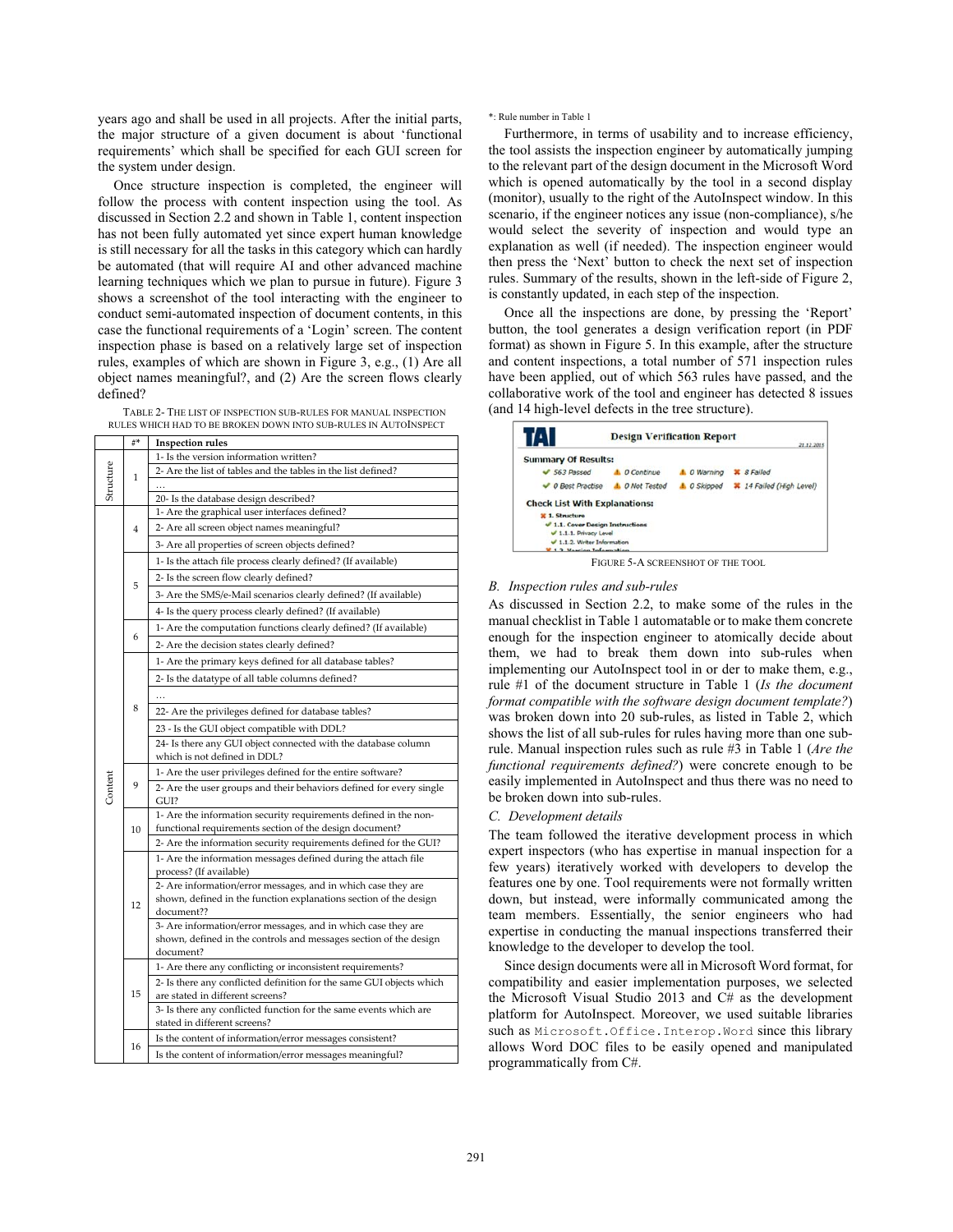To present further development details about the tool, Figure 6 shows the architectural design of AutoInspect. Each class, its purpose, and the meaning of the most significant attributes and functions are described next. The MainScreen class is the main GUI class of AutoInspect and its role is to get input from the inspection engineer, to create InspectionManager class (described next), to call structural and content inspection functions and to show results to the inspection engineer. The ContentInspectionScreen class is used to get inputs for the result of content inspection classes from the inspection engineer. The inspection engineer can select the severity of inspection and enter comments if needed. Moreover, the ReportCreator class is used to create final result report.

The InspectionManager class is the main operational class of AutoInspect and its role is to create InspectionFactory class (described next), to run structural inspection, and to return the inspection list with results to MainScreen class. The InspectionFactory class is used to create StructureInspectionFactory and ContentInspectionFactory. During the implementation, in order to make future code maintenance easier [19], we used the factory design pattern. These factory classes are used to create the InspectionAbsract classes, which is the analysis core of AutoInspect and all the inspection rule classes are inherited from this abstract class such as StructureInspectionFind, StructureInspection-FindBetween,

StructureInspectionFindHeader,

StructureInspectionFindTable, and Content Inspection.

The inspect () method is the most important function for the InspectionAbstract class. The results of this function are shown to the inspection engineer by the tool. Figure 7 shows the AbstractIncpection class can have childIncpections. If the inspection class has child inspections, it recursively calls the inspect function of childIncpections until there is no child inspections. If the returned valued of the inspect() method is false, the result of all high level inspect functions are false. For the structural inspection classes, the result of the inspect() method is automatically calculated. On the other hand, for the content inspection classes, the result of the inspect() method is entered by the inspection engineer and processed (aggregated) later by the tool.

# V. INITIAL EVALUATION OF THE TOOL

## *A. Case-study design*

Since the tool was developed based on a real need (as discussed in Section 2), once the tool development finished, we started evaluating the tool on a set of design documents to assess how it addressed the need behind it. In the initial step as we report in this tool paper, we started with a small case-study.

The research approach we used in our study is the Goal, Question, Metric (GQM) methodology [20]. Stated using the GQM's goal template [20], the goal of the case study is to evaluate the AutoInspect tool in increasing the efficiency and effectiveness of inspections when compared to manual inspections before the tool existed. To address the goal, we raised and addressed the following research question (RQ): To what extent the tool increases the efficiency and effectiveness of inspections when compared to manual inspections? As metrics to assess efficiency and effectiveness, we selected the inspection effort (in hours) and the number of defects found, respectively.

As the objects of study, we selected the design document of three ongoing projects (systems) in the company: (1) EYTS (acronym in Turkish for: "*Ekipman Yerle-im Tasarm Sistemi*", meaning: Equipment Location Design System), (2) EFAB (acronym in Turkish for: "*Elektronik Fabrika Sistemi*", meaning: Electronic Factory System), and (3) TAS (acronym in Turkish for: "*TAI Akademi Sistemi*", meaning: TAI Academy System).

As the subjects of study, to collect the metrics for each object under study, we ensured that an engineer different than the one who had done manual inspection would conduct automated inspection using the tool. Also, to ensure comparability and to really assess the benefit of the tool and not the personal skill-level nor efficiency and effectiveness of the inspector, we ensure that the two engineers had similar expertise and performance.

# *B. Results*

Table 3 shows the size metrics of the three objects of study (design documents) and measurements as the results of the study. In terms of size metrics, the document had between 52-321 pages in the standard design template format and between 12-34 GUI screens.

In terms of efficiency, manual inspection efforts were collected from the time log records and, as shown in Table 3, are 8, 29 and 51 man-hours for the three documents. Automated inspection effort, on the other hand, varied between 4-27 hours. This, in turn, yielded efficiency improvements between 41-50% for the three cases. Automation has helped us save about 50% of the effort, and not more. The main reason for this is that the tool only mainly helps the inspector navigate the document and save the issues and does not do many sophisticated automated analysis.

In terms of effectiveness, compared to manual inspections, the automated approach found between 23-33% more defects for the three cases. In other words, the automated tool found all the defects, found by manual inspections, plus some additional defects. The main reason for this was that, as shown in Table 1, the high-level manual inspections rules had to be broken down to more granular lower-level automated inspections rules. As a result of rules' granularity and a decrease in their ambiguity, the defect detection effectiveness was increased.

Thus, in summary we clearly observe that our tool has been beneficial to the team, both in terms of efficiency and effectiveness.

#### *C. Discussions, limitations and implications*

As discussed in Section II, our semi-automated tool provided tool support for the following areas: (1) document handling: by automatically browsing the design document and showing the exact location to be inspected to the inspection engineer, (2) metrics collection: by automatically collecting the number of defects and placing them in an output report (see the example in Figure 5), and (3) coordination of and offering a collaborative inspection approach in which the tool and inspection engineer work together to conduct the inspection activities. The 'collaborative software inspection' in a notion that has actually been around since 2-3 decades ago, e.g., [8].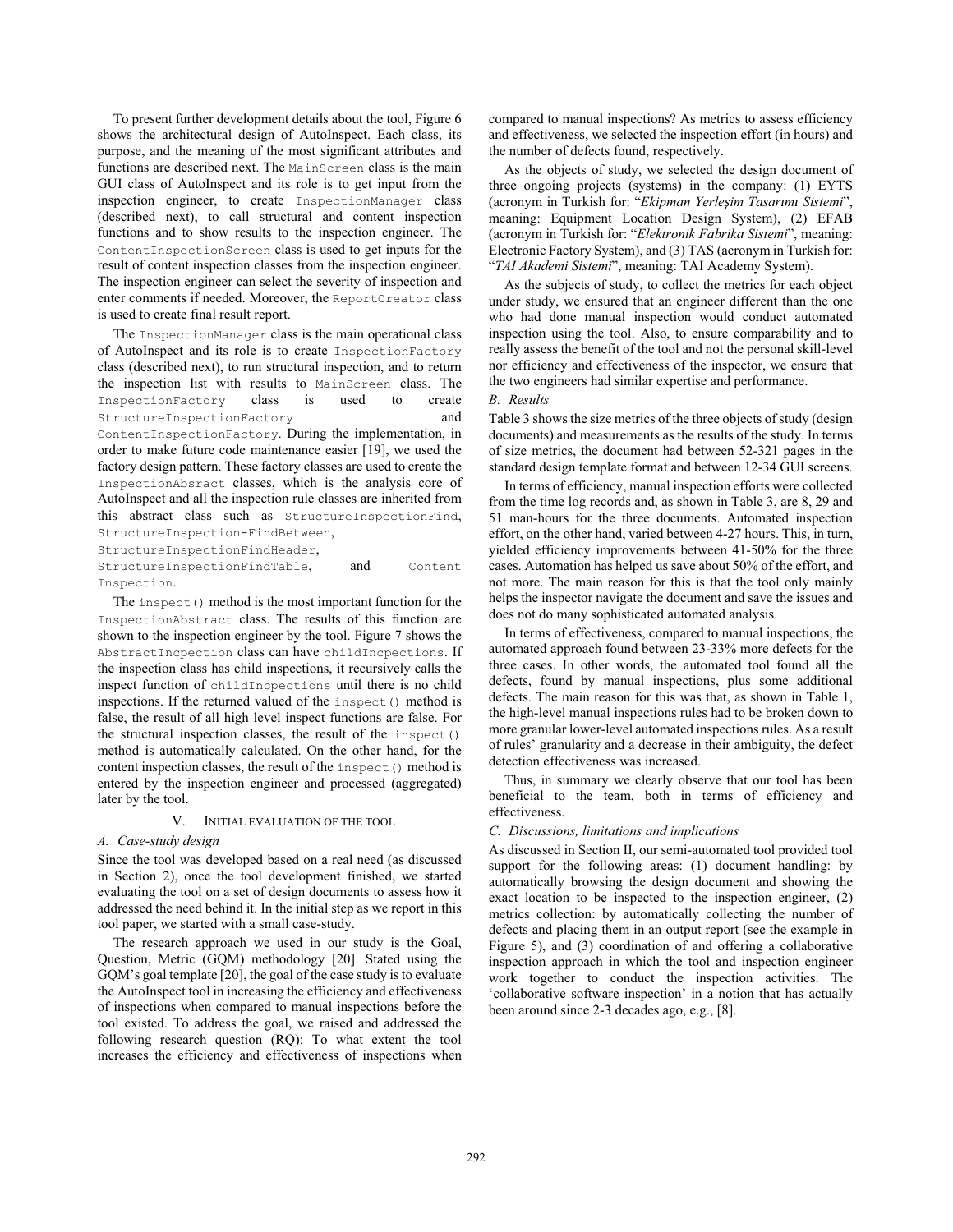

FIGURE 6-CLASS DIAGRAM SHOWING THE ARCHITECTURAL DESIGN OF THE TOOL AND USAGE OF THE FACTORY DESIGN PATTERN



FIGURE 7-IMPLEMENTATION DETAILS OF THE INSPECT() METHOD